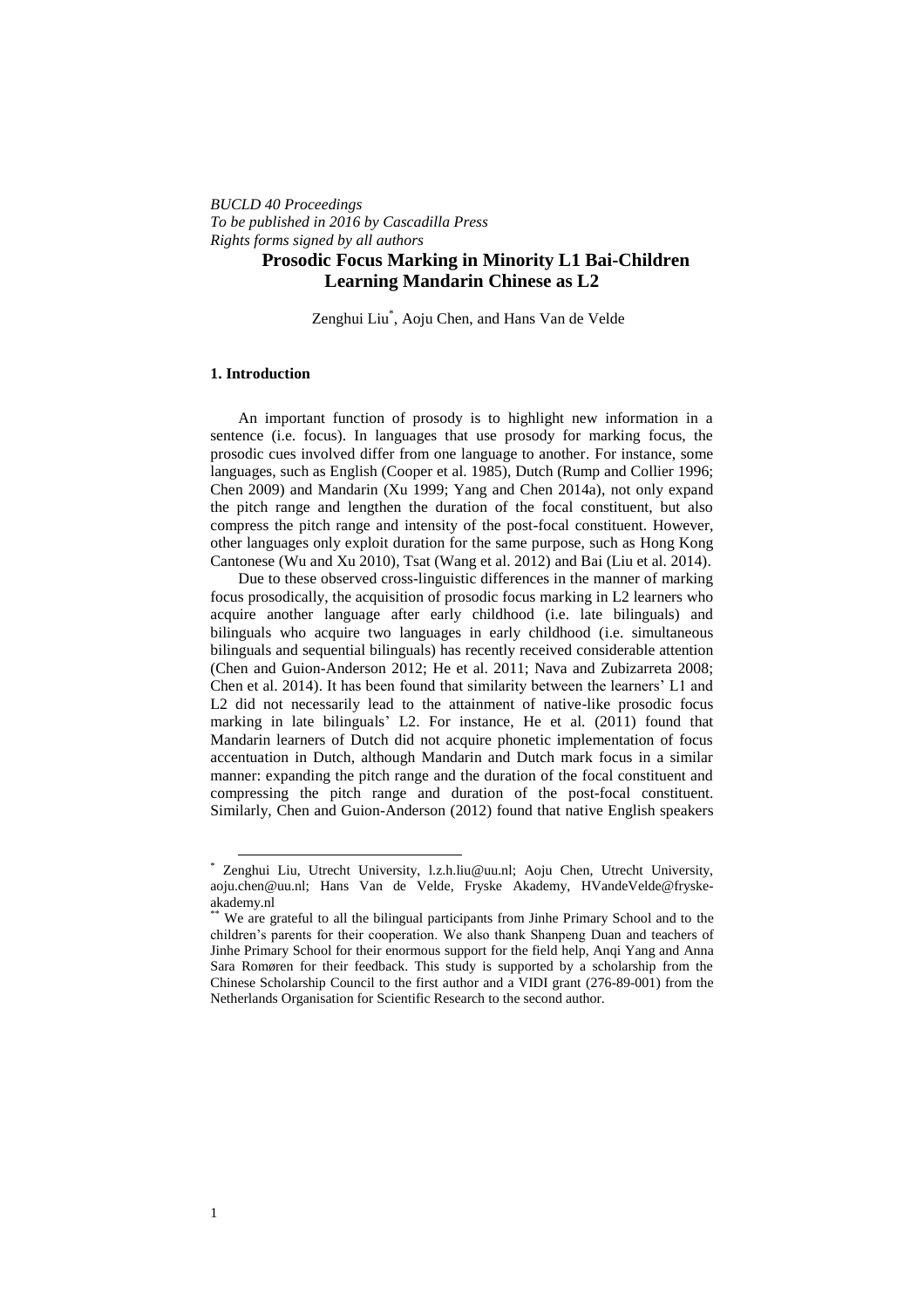learning Mandarin as L2 did not show native-like patterns of in-focus changes in intensity and pitch, across all lexical tones.

Prosodic focus marking not only seems difficult to acquire for late bilinguals, but also for sequential bilinguals. For example, Wang et al. (2012) examined the Mandarin production of native speakers of Tsat, a tone language of the Austronesian language family spoken in Sanya, Hainan, China by the Utsuls. They found that Tsat-Mandarin sequential bilinguals did not mark focus prosodically in the same way as Mandarin monolinguals did. Specifically, Tsat-Mandarin sequential bilinguals did not expand the pitch range of the focal constituent in either their native language, Tsat, or in their second native language, Mandarin. However, they consistently lengthened the duration of the focal constituent in both languages. Chen et al. (2014) examined the prosodic focus marking produced by Min-Mandarin sequential bilinguals from different age groups in both languages. These speakers spoke Quanzhou Southern Min as their L1 and acquired Mandarin as their L2 in China. It was found that younger bilinguals could produce Beijing-Mandarin-like prosodic focus marking, but older bilinguals could not. Chen et al. (2014) suggested that more Beijing-Mandarin-like input and intensive training of Putonghua (Standard Mandarin) could explain the monolingual-like production by younger bilinguals. These previous studies of the acquisition of prosodic focus marking in bilinguals examined adult late bilinguals or adult sequential bilinguals. Therefore, their discussions mainly focused on the ultimate attainment of prosodic focus marking in late bilinguals or sequential bilinguals' L2.

Gut (2001) and Queen (1996; 2001; 2006; 2012) explored prosodic development in bilingual children by examining several aspects of prosody. Gut (2001) examined whether "language mixing" or cross-linguistic productions were in evidence in the developing intonational phonology of a German-English bilingual child. Her results from the examination of question intonation did not show the evidence of cross-linguistic production. Queen (1996; 2001; 2006; 2012) focused on bilingual acquisition in the context of a bilingual community at the group level. She was interested in two distinctive rises produced by Turkish-German bilinguals. The author concluded that these two terminal rises were distinctive in their acoustic, distributional and pragmatic characteristics, and that these rises were present in bilingual's intonational grammar and conventionalized (Queen 2012).

However, with regard to prosodic focus marking, there is little known about sequential bilingual children's language development path, although it is known that monolingual children learn to use prosody to mark focus in their L1 in stages (see Chen 2011; Romøren and Chen 2014; Yang and Chen 2014a; Yang and Chen 2014b). For example, Yang and Chen (2014b) reported that Mandarinspeaking children started to use duration to differentiate focus from non-focus at age four.

The question that arises is thus how sequential-bilingual children acquire prosodic focus-marking. We address this question by examining the production of 6- to 7-year-olds, 9- to 10-year olds and 11- to 12-year-olds with Bai as L1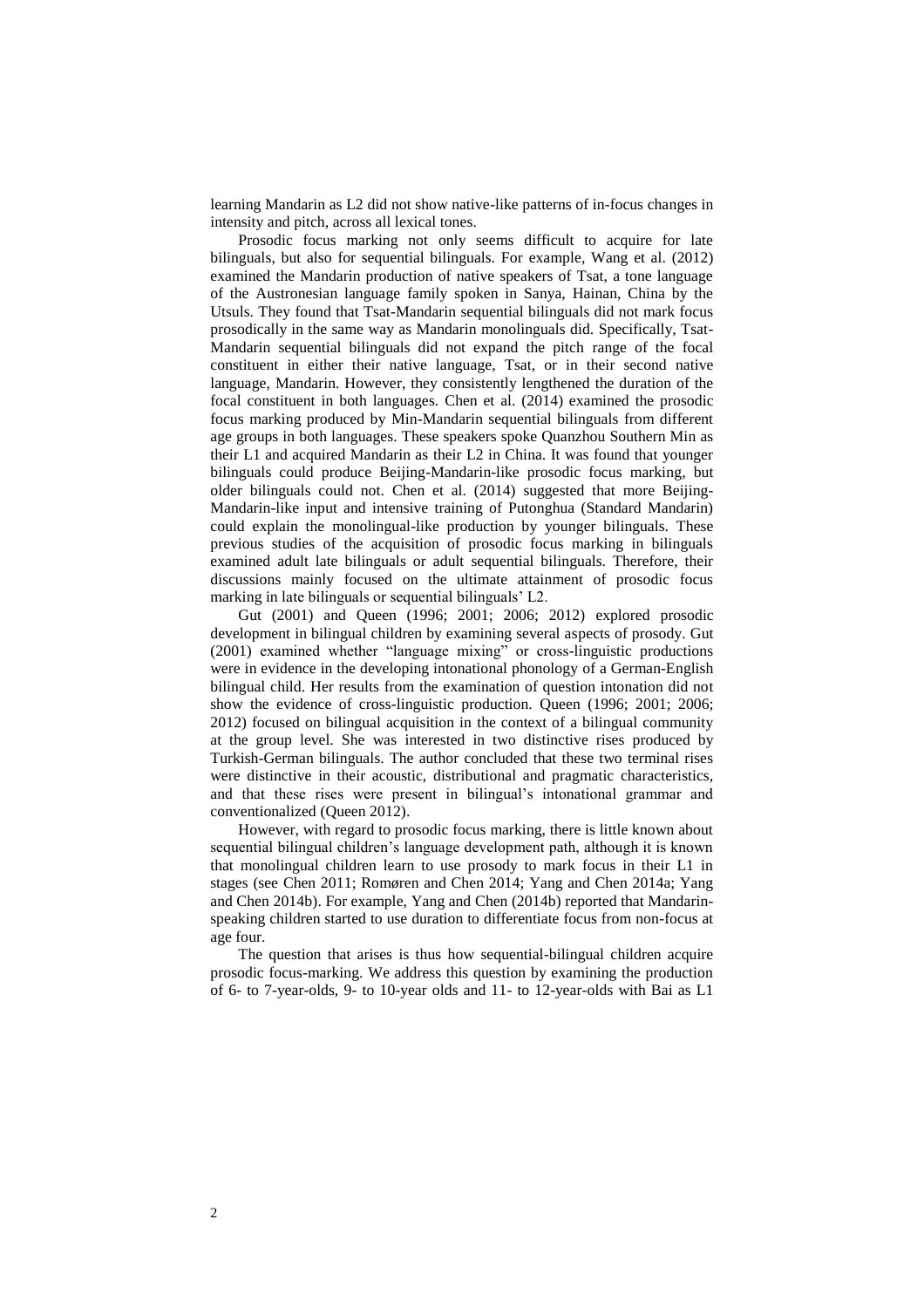and Mandarin as L2. Bai, a Tibetan-Burman tone language spoken by the Bai minority group in China, only exploits duration to mark focus prosodically (Liu et al. 2014). In contrast to Bai, Mandarin uses both pitch range and duration for this purpose (see Xu 1999; Yang and Chen 2014a).

More specifically, we address (1) whether child L2 speakers of Mandarin mark focus prosodically, i.e. the effect of focus; (2) whether child L2 speakers of Mandarin use prosodic cues to distinguish focus types that differ in the size of the focal constituent, i.e. the effect of size; (3) whether they distinguish contrastive focus from non-contrastive focus using prosodic cues, i.e. the effect of contrastivity; and (4) how their development progresses.

## **2. Methodology**

### **2.1 Participants**

Twenty-five child L2 speakers of Mandarin participated in our experiments, including eight 6- to 7-year old (4 girls, average age  $= 6;11$ ,  $SD = 0;4$ ), eight 9to 10-year old (4 girls, average age = 9;2,  $SD = 0;4$ ) and nine 12- to 13-year old (4 girls, average age = 12;5,  $SD = 0$ ;6). All participants were native speakers of Southern Bai and acquired Mandarin as their second language beginning at about age six. The 6- to 7-year olds had just been enrolled at a local primary school at the time of testing. The 9- to 10-year olds already had three years of formal Mandarin education. At the time of testing, the 12- to 13-year olds had just started the sixth year of their Mandarin education. All the participants came from local Bai communities, and studied in Jinhe Primary School, Xizhou County, Dali Bai Autonomous Prefecture, China.

### **2.2 Experimental materials**

A semi-spontaneous production task elicited SVO sentences with different focus structures, adapted from Chen (2011). The production experiment was conducted by a female (27-year-old) experimenter using Mandarin Chinese. It aimed to elicit SVO sentences in five focus conditions: narrow-focus on the subject NP in sentence-initial position (NF-i); narrow-focus on the verb in sentence-medial position (NF-m); narrow-focus on the object NP in sentencefinal position (NF-f); broad focus (BF) and contrastive-focus on the verb in sentence-medial position (CF-m). The focus condition was set up by a WHquestion or a statement from the experimenter, as illustrated in examples (1) to (5), where focused constituents appear in square brackets.

(1) Experimenter: Look! The book. There is also a pair of scissors. It looks like someone cuts the book. Who cuts the book?

Participant: [THE BEAR] cuts the book. (NF-i)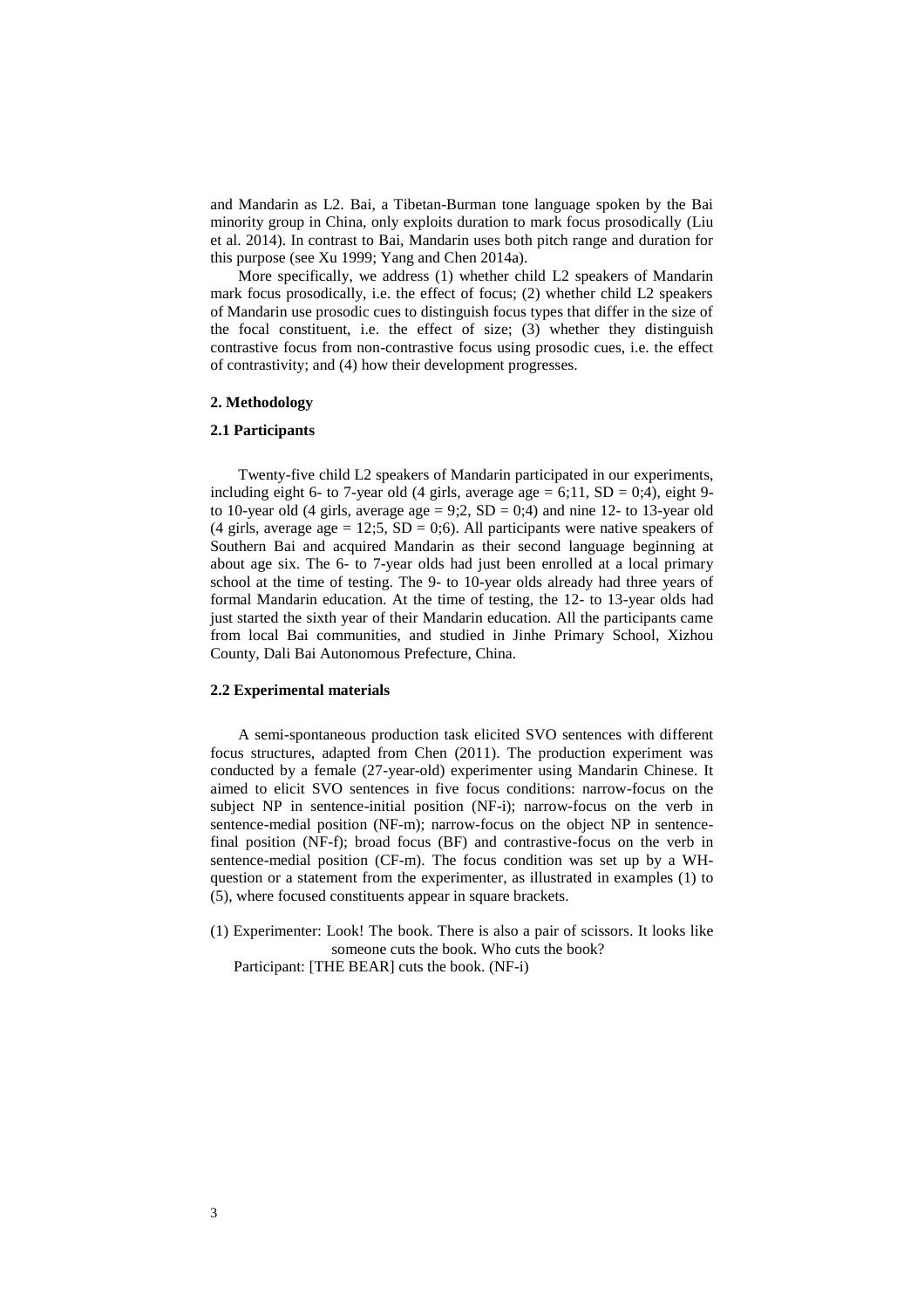(2) Experimenter: Look! The bear and the book. It looks like the bear does something with the book. What does the bear do with the book?

Participant: The bear [CUTS] the book. (NF-m)

- (3) Experimenter: Look! The bear, it uses a pair of scissors. It looks like the bear cuts something. What does the bear cut? Participant: The bear cuts [THE BOOK]. (NF-f)
- (4) Experimenter: Look! This picture is very blurry. I can't see anything clearly. What does the picture show? Participant: [THE BEAR CUTS THE BOOK]. (BF)
- (5) Experimenter: Look! The bear and the book. It looks like the bear does something with the book. I guess the bear throws the book. Participant: The bear [CUTS] the book. (CF-m)

Eighty sentences were elicited from each participant. Among these eighty sentences, each focus condition ( $n = 5$ ) was realized in sixteen SVO sentences. High level tone (tone 1), rising tone (tone 2), dipping tone (tone 3) and falling tone (tone 4) were included in subject noun phrase, verb and object noun. The realizations of the sentence-medial verbs were analysed and compared over the five focus conditions.

### **2.3. Data elicitation**

The experiment was designed as a picture-matching game. In this picturematching game, three piles of pictures were used: the experimenter and the participant each held a pile of pictures ordered in a certain sequence; the third pile of pictures were scattered around on a table. In the experimenter's pictures (the first pile), there was always something missing, like a subject, an action (verb) or an object. The participant's pictures (the second pile) all contained a complete event. The participant's task was to help the experimenter with sorting out pictures from her own pile and the third pile that went together. Here is a detailed example of a trial eliciting a target sentence in the NF-i condition: First, the experimenter took a picture (e.g. a book and a pair of scissors) from her own pile, drew the participant's attention to the picture and established what the picture was by saying, e.g. "*Look! The book. There is also a pair of scissors. It looks like someone cuts the book*." This was done to make sure that the entity in the picture was referentially given to the participant before the utterance of the question. Second, the experimenter asked a question about the picture (e.g. "*Who cuts the book*?"). Third, the participant took a complete picture from his or her pile and looked at it. The experimenter then repeated the question, followed by an answer from the participant (e.g. *"[THE BEAR] cuts the book*."). Fourth,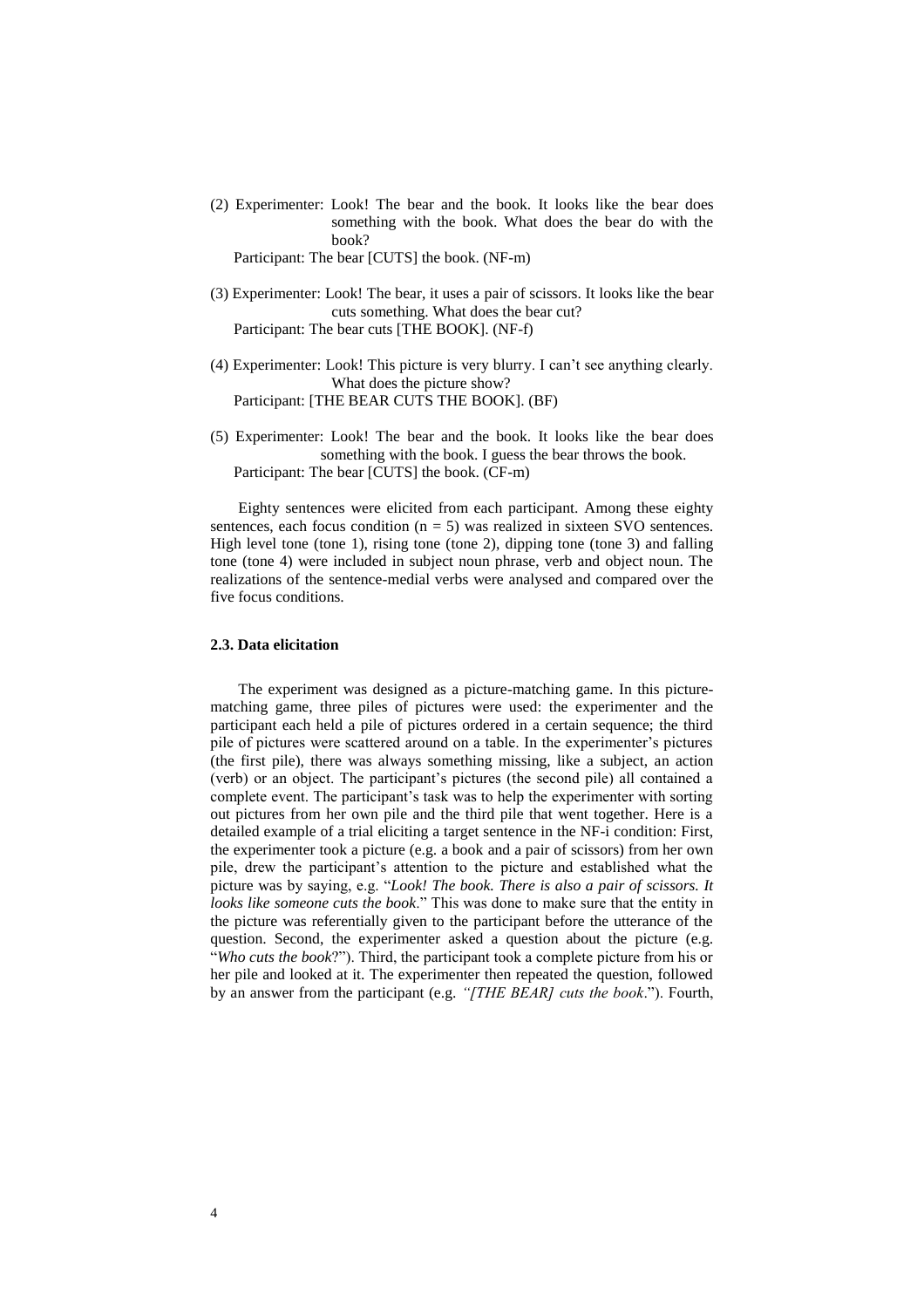the experimenter found the picture containing the missing information in the third pile and paired it up with her own picture. The participants were explicitly instructed (1) to respond in full sentences and (2) not to show their own pictures to the experimenter. Prior to the picture-matching game proper, the experimenter conducted five practice trials with the participant to familiarize him or her with the game.

### **2.4. Recording procedure and equipment**

All the experiments were conducted in a quiet room in Jinhe Primary School. Each experiment took 25-30 minutes per participant. Due to the limited concentration capacity of children, the experiment was divided into two sessions separated by a break, each consisting of 40 trials. The experiments were recorded using a portable ZOOM H1 digital recorder at a 44.1 KHz sampling rate and 16 bit accuracy. Each session was also video-taped.

### **2.5. Data selection and acoustic analysis**

The target SVO sentences were selected and evaluated using Praat (Boersma 2001). Sentences that met the following criteria were selected for analysis: the sentence (1) was a response to the target question; (2) contained no self-corrections or hesitations; and (3) did not deviate from the target sentence in lexical choice and word order. In total, 1433 usable SVO target sentences were obtained from twenty-five speakers, from 2000 trials (72%).

#### **3. Analysis and results**

In order to investigate the effect of focus and focus types, we compared the word duration and pitch range of the target verb in various focus conditions. Specifically, to investigate the effect of focus, we compared phonetic measurements of the verbs between unfocused conditions and the focused condition, i.e. NF-m (verb is focused) vs. NF-i (verb is post-focal); and NF-m (verb is focused) vs. NF-f (verb is pre-focal). To investigate the effect of focus type that differs in the size of the focal constituent, we compared narrow focus on the verb (NF-m) with the broad focus condition (BF). To investigate the effect of contrastivity, we compared contrastive focus on the verb (CF-m) with non-contrastive focus on the verb (NF-m).

Statistical analyses were conducted using mixed effect modelling in R (R Core Team 2014). More specifically, package "lme4" (Bates et al. 2014) and "lmerTest" (Kuznetsova et al. 2014) were used. In all models, *Focus Condition*, *Verb Tone* and *Age* were included as fixed factors, while *Speaker* and *Sentence* were included as random factors. In each of the four pair-wise comparisons listed above, *Focus Condition* had two levels, the two focus conditions of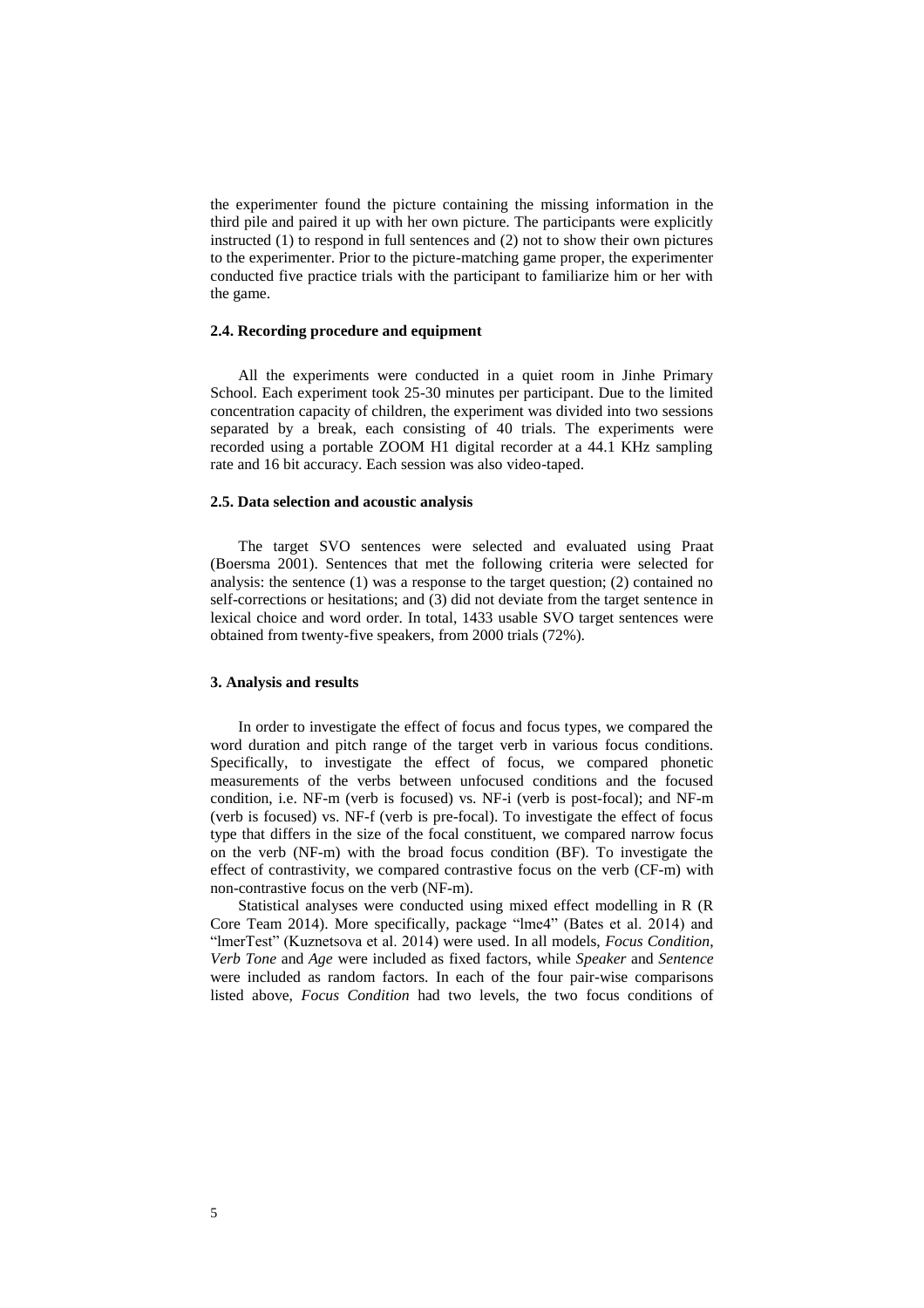interest; *Verb Tone* had four levels which referred to the four lexical tones of the target verbs; and *Age* had three levels which referred to the three age groups of the participants. The experimental design contained one representation for each lexical tone, i.e. only one word containing each specific lexical tone was included. Dependent variables were the duration and the pitch range of the target verbs.

Models were constructed and evaluated in a stepwise fashion, starting from the model with only random factors. When building the models, only factors and interactions that significantly improved the previous model were retained in subsequent models. The improvement of the model fit at each step was assessed by the difference in -2LL (log likelihood), i.e. a statistically significant difference between two models was an indication of a significant effect of the added fixed factor. We excluded the candidate models that did not lead to significant improvements over the previous model to arrive at the best fitting model. Using this procedure we could assess the effect of the factors listed, as well as their interactions.

#### **3.1 Effect of focus: narrow focus vs. non-focus**

### **3.1.1. Duration**

The duration data obtained from the verbs in the NF-m and NF-i conditions showed that the verbs were on average 18.5 ms longer when focused (NF-m) than when not focused and following a focused constituent (NF-i). Mixed-effect modeling was used to assess the effect of *Focus Condition* on the duration of the verbs, as described above. It revealed a main effect of *Focus Condition*  $(\chi^2)$  $(1) = 6.2818, p < .05$ ). The best fitting model was the one containing main effects of *Focus Condition*, *Verb Tone* and *Age*, in addition to an interaction between *Verb Tone* and *Age*. However, neither a two-way interaction between *Focus Condition* and *Verb Tone* (*p* = .42) nor a two-way interaction between *Focus Condition* and *Age* ( $p = .16$ ) was found. This suggests that the all the age groups lengthened the duration of the focal constituent in all the lexical tones in comparison to the post-focal constituent, but that each verb was produced with different duration by different age groups.

The duration data obtained from the verbs in the NF-m and NF-f conditions showed that the verbs were on average 14.6 ms longer when focused (NF-m) than when not focused and preceding a focused constituent (NF-f). Mixed-effect modelling revealed a main effect of *Focus Condition* ( $\chi^2$  (1) = 5.58, *p* < .05). The best fitting model was the one containing main effects of *Focus Condition*, *Verb Tone* and *Age*, in addition to an interaction between *Verb Tone* and *Age*. Similarly to the previous comparison, neither a two-way interaction between *Focus Condition* and *Verb Tone* ( $p = .43$ ), nor a two-way interaction between *Focus Condition* and *Age* ( $p = .41$ ) was found. This suggests that the all the age groups lengthened the focal constituent in all the lexical tones in comparison to the pre-focal constituent, although the duration of each verb was different in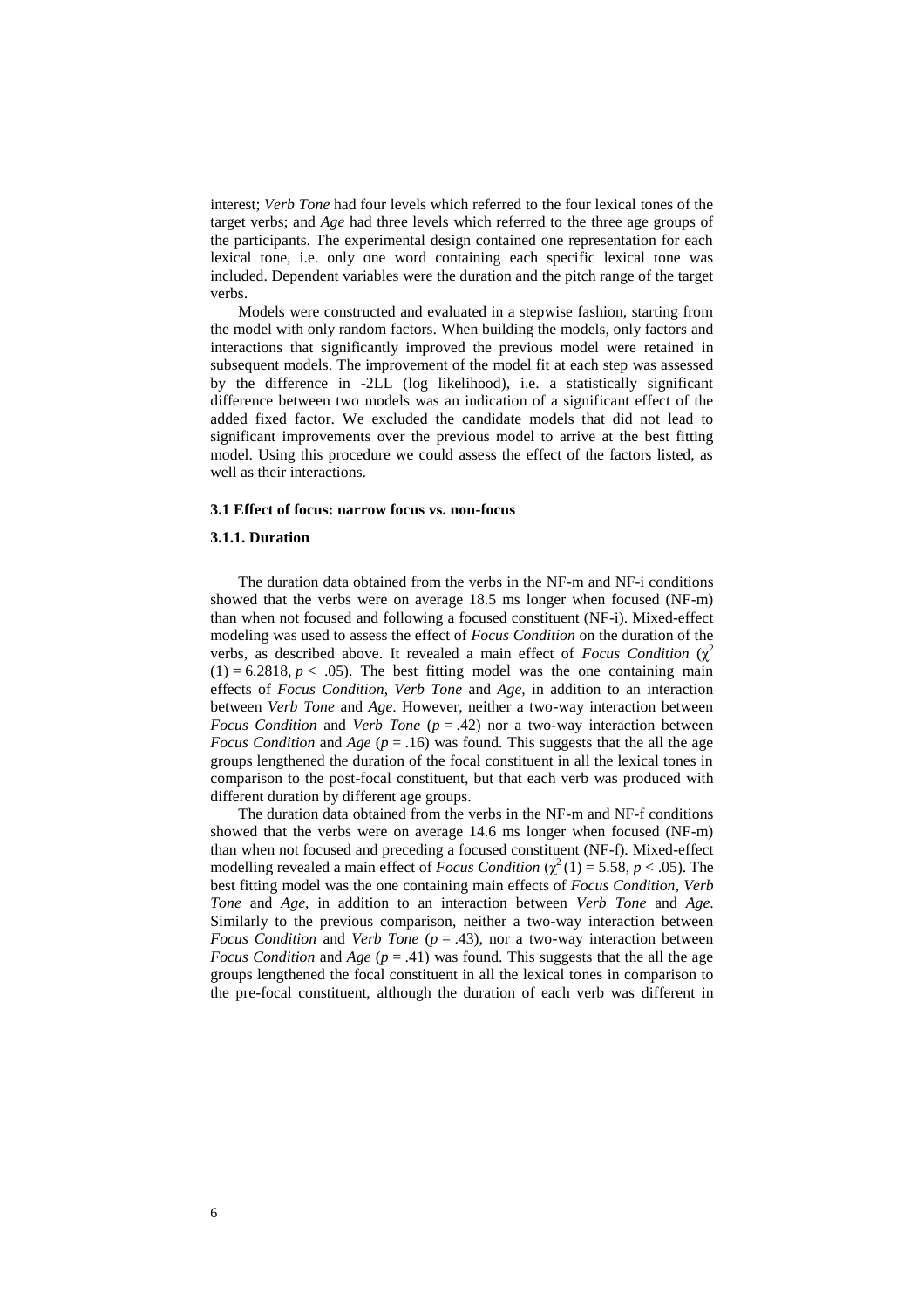

different age groups. The use of duration for distinguishing the focal constituent from the post-focal and pre-focal constituent is shown in **Figure 1**.

**Figure 1: Mean duration (in ms) of the post-focal constituent vs. focal constituent (upper panel) and pre-focal constituent vs. focal constituent (lower panel) across all four lexical tones** 

**3.1.2 Pitch range**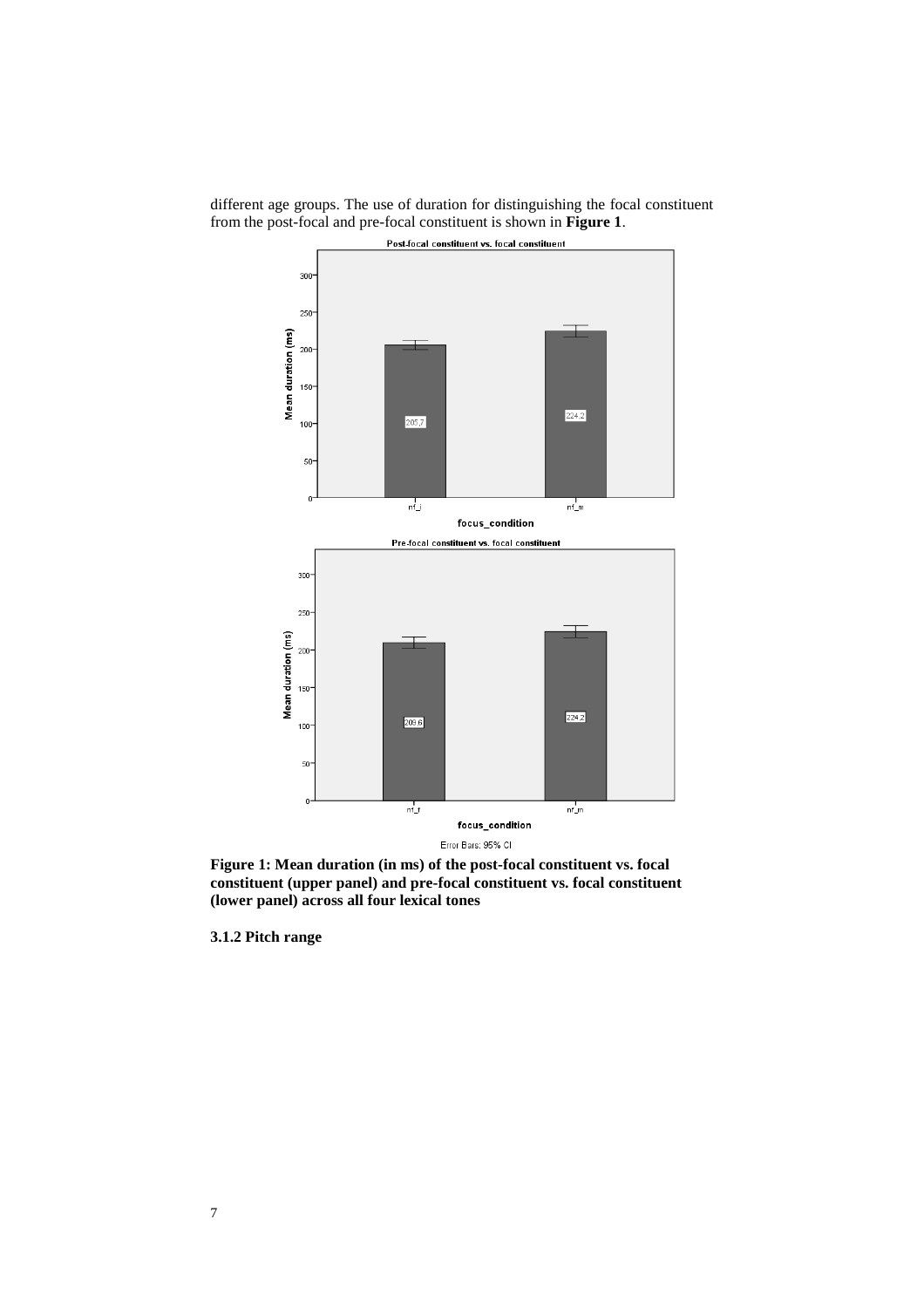With regard to the comparison between the focal constituent (NF-m condition) and the post-focal constituent (NF-i condition), the best fitting model was the model with a three-way interaction between *Focus Condition*, *Verb Tone* and *Age* and these three fixed effects ( $\chi^2(6) = 13$ ,  $p < .05$ ). This three-way interaction suggests that the use of pitch range as a prosodic cue for differentiating the focal constituent from the post-focal constituent was different in different lexical tones in different age groups. In order to scrutinize the difference between different lexical tones in different age groups, we reset the intercept of each condition when necessary and then re-ran the model. The comparisons we were interested in were the differences between focus conditions (NF-i vs. NF-m) per age group and per tone. For 6- to 7-year olds, the pitch range of the verbs was on average 15.9 Hz larger when focused (NF-m) than when not focused and following a focused constituent (NF-i) in tone 4  $(p < .05)$ , but the pitch range of the verbs was on average 16.2 Hz smaller when focused (NF-m) than when not focused and following a focused constituent (NF-i) in tone 3 ( $p < .05$ ). For other age groups and other lexical tones, no statistically significant differences were found in the comparison between the focal constituents and the post-focal constituents. The use of pitch range for distinguishing the focal constituents from the post-focal constituents in four lexical tones by 6- to 7-year olds is shown in **Figure 2**.



**Figure 2: Mean pitch range (in Hz) of post-focal constituent vs. focal constituent in four lexical tones in 6- to 7-year olds**

With regard to the comparison between the focal constituent (Nf-m) and the pre-focal constituent (NF-f), the best fitting model was the model with a twoway interaction between *Verb Tone* and *Age*. There was thus no evidence that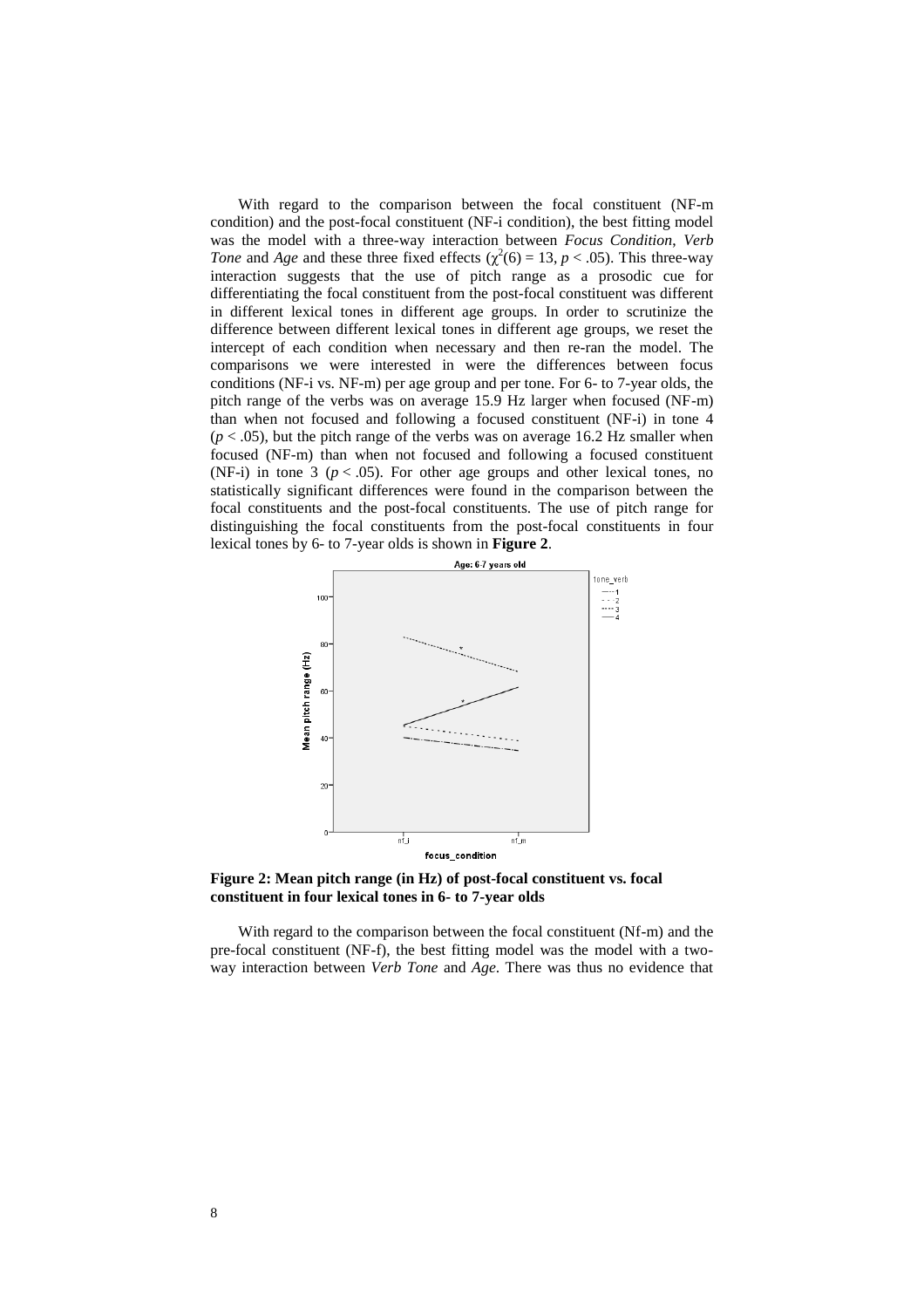the sequential bilinguals varied the pitch range in their Mandarin to distinguish the focal constituent from the pre-focal constituent.

#### **3.2. Effect of size: narrow focus vs. broad focus**

# **3.2.1. Duration**

To test for an effect of focus type differing in size on the duration of target verb, mixed effect modelling as described above was conducted. The best fitting model we obtained was the model with a three-way interaction between *Focus Condition*, *Verb Tone* and *Age* and these three fixed effects  $(\chi^2(6) = 13.12, p < .05)$ . This three-way interaction suggested that the use of duration as a prosodic cue for differentiating the focal constituent in broad focus condition from narrow focus condition was different in different lexical tones by different age groups. For 6- to 7-year olds, the duration of the verbs were on average 49.8 ms shorter when in the narrow focus condition (NF-m) than when in the broad focus condition (BF) in tone 3 ( $p < .01$ ). In addition, 9- to 10-year olds produced the target verb on average 27 ms shorter in the narrow focus condition (NF-m) in comparison to the broad focus condition (BF) in tone 4  $(p < .05)$ . For other age groups and other lexical tones, no statistically significant differences were found in the comparison between narrow focus and broad focus. The use of duration to distinguish the focus types differing in size in four lexical tones by the 6- to 7-year olds and the 9- to 10-year olds is shown in **Figure 3.**

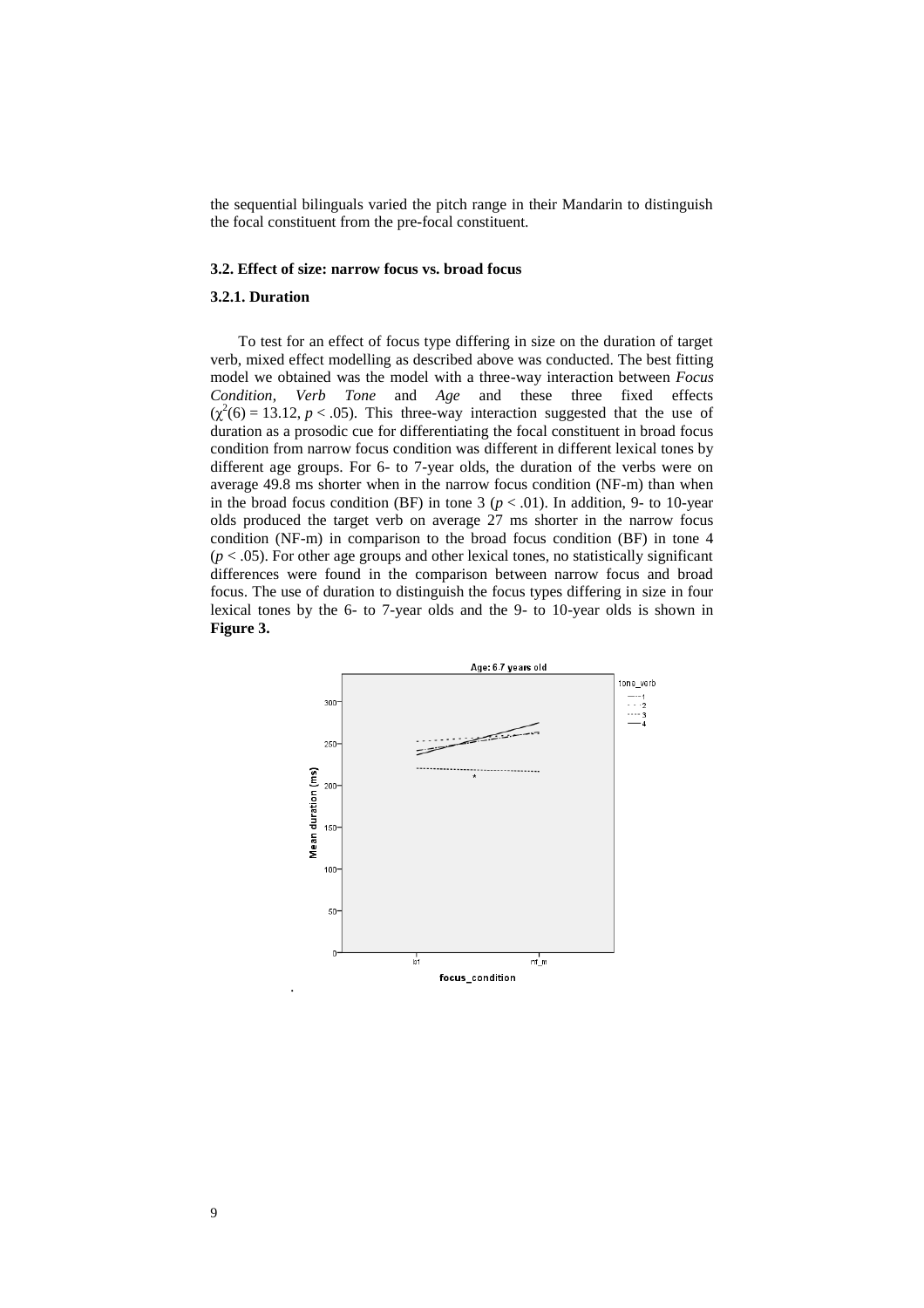

**Figure 3: Mean duration (in ms) of the focal constituent in broad focus condition vs. narrow focus condition in four lexical tone in 6- to 7-year olds (upper panel) and in 9- to 10-year olds (lower panel).**

### **3.2.2. Pitch range**

With regard to the effect of size on the pitch range of the focal constituent in the broad focus condition and narrow focus condition, we compared the BF condition with NF-m condition. The best fitting model we obtained was the model with a two-way interaction between *Verb Tone* and *Age*. There was thus no evidence that our sequential bilinguals varied the pitch range in their Mandarin to distinguish the focal constituent in the broad focus condition from narrow focus condition.

# **3.3. Effect of contrastivity**

### **3.3.1. Duration**

With regard to the effect of focus types differing in contrastivity on the duration of target verb, mixed effect modelling as described above was conducted. The best fitting model we obtained was the model with a three-way interaction between *Focus Condition*, *Verb Tone* and *Age*, and these three fixed effects  $(\chi^2(6) = 21.14, p < .01)$ . This three-way interaction suggests that the use of duration as a prosodic cue for differentiating the focal constituent in the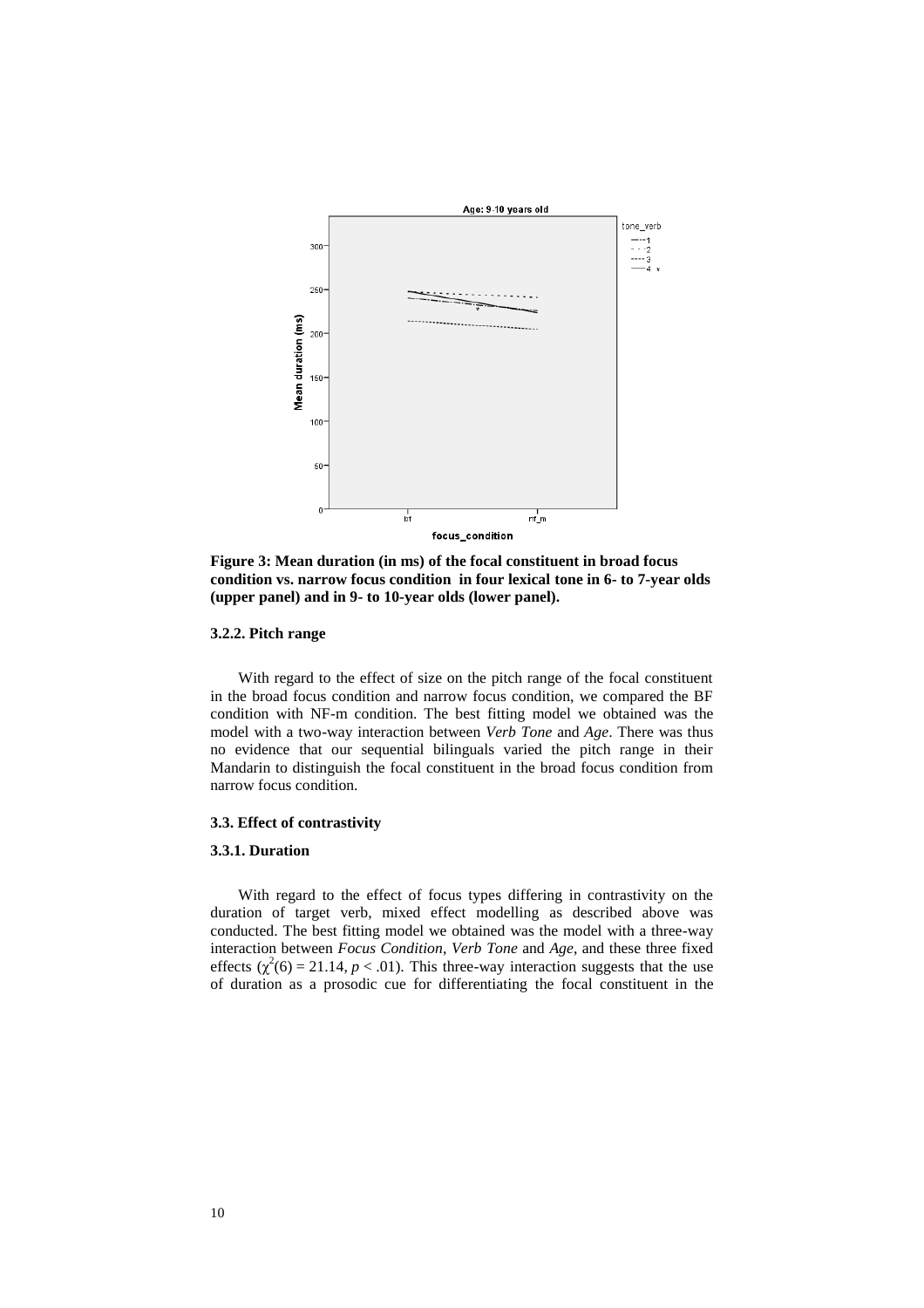contrastive focus condition from the non-contrastive focus condition was different in different lexical tones in different age groups. For 6- to 7-year olds, the duration of the verbs was on average 37.6 ms longer when in the contrastive focus condition (CF-m) than when in the non-contrastive focus condition (NFm) in tone 3  $(p < .01)$ . For other age groups and other lexical tones, no statistically significant differences were found in the comparison between contrastive focus and non-contrastive focus. The use of duration for distinguishing the focus types differing in contrastivity in four lexical tones by 6- to 7- year olds is shown in **Figure 4**.



**Figure 4: Mean duration (in ms) of contrastive focal constituent vs. noncontrastive focal constituent in four lexical tones in 6- to 7-year olds** 

### **3.3.2. Pitch range**

When examining the pitch range of the focal constituent in the contrastive focus condition (CF-m) and non-contrastive focus condition (NF-m), the best fitting model was the model with a two-way interaction between *Verb Tone* and *Age*. There was thus no evidence that the sequential bilinguals varied the pitch range in their Mandarin to distinguish contrastive focal constituents from noncontrastive focal constituents.

### **4. Conclusion and discussion**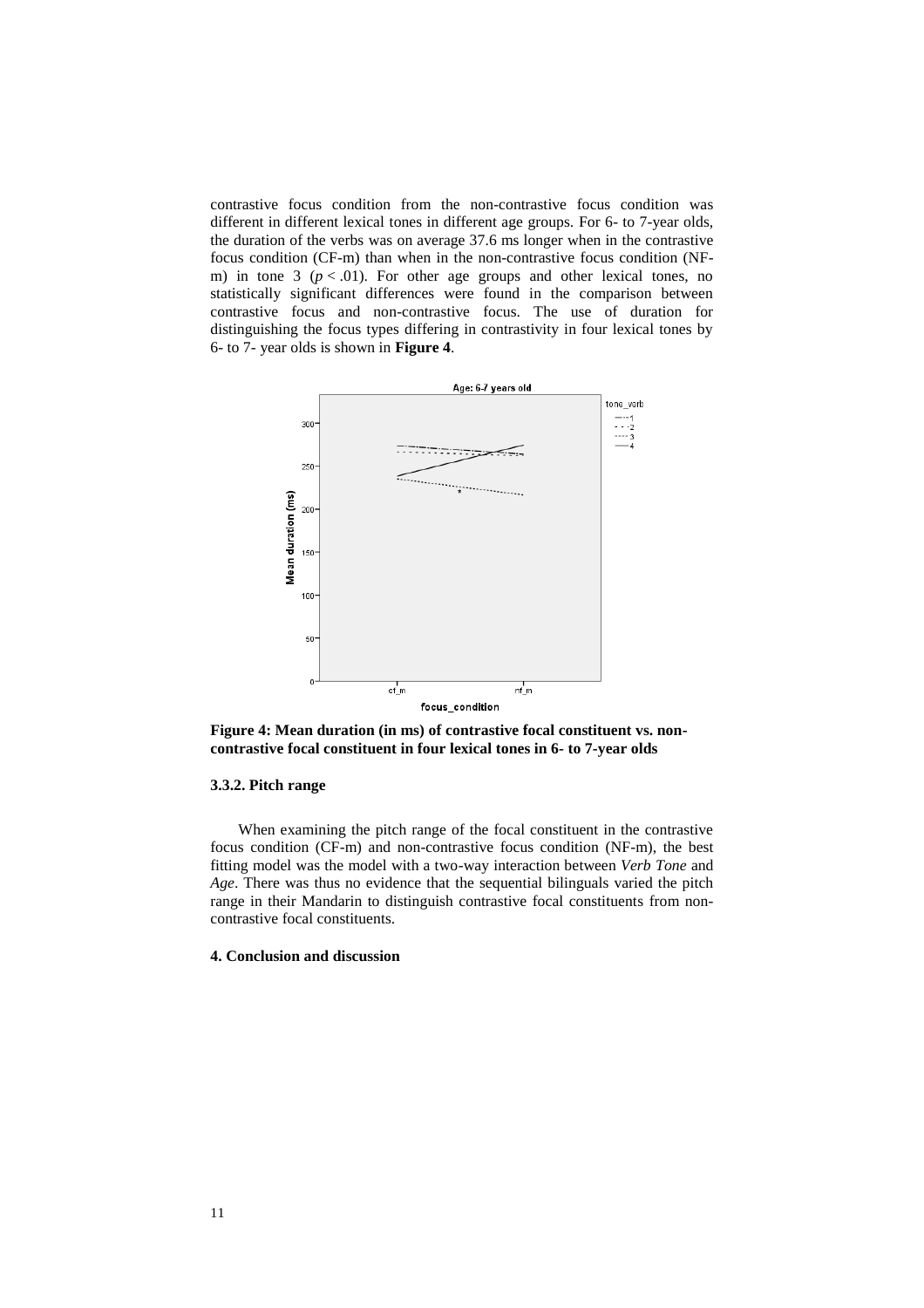The present study examines prosodic focus marking produced by sequential bilingual children whose L1 is Bai and who started their formal Mandarin education at about the age of six. Our results show that this population of Bai-Mandarin sequential bilinguals mark focus prosodically in their Mandarin by using duration, but their production is not completely Mandarin monolinguallike.

With regard to our first research question, whether child L2 speakers of Mandarin mark focus prosodically, our results show that Bai-Mandarin sequential bilingual children of all the age groups tested consistently use duration to mark focus prosodically. More specifically, Bai-Mandarin sequential bilinguals increase the duration of the focal constituent in comparison to prefocal and post-focal constituents in their Mandarin production. In terms of using pitch range as a prosodic cue for marking focus, different age groups behave differently. The use of pitch range to mark focus prosodically interacts with the lexical tone of the focal constituent for 6- to 7-year olds. The 6- to 7- year olds seem to differentiate the focal constituent from the post-focal constituent only in tone 3 and tone 4, but in different directions. The 6- to 7-year olds compress the pitch range of the focal constituent in tone 3 rather than expand the pitch range as a monolingual Mandarin speaker would do (Xu 1999; Yang and Chen 2014a). However there is no evidence that 6- to 7-year olds make such a distinction in other lexical tones, or that other age groups make this distinction at all.

With regard to our second research question, whether child L2 speakers of Mandarin use prosodic cues to distinguish focus types that differ in the size of the focal constituent, our results show an interaction between the use of duration as a prosodic cue for distinguishing focus types that differ in size and the lexical tone of the focal constituent in different age groups. We find that only 6- to 7 year olds make a duration distinction between different focus types differing in size in tone 3, and 9- to 10-year olds make the same distinction in tone 4. However, the distinctions that they make are opposite to monolingual Mandarin production (Xu 1999; Yang and Chen 2014a). As for the use of pitch range to mark focus types that differ in size prosodically, none of the age groups showed that capability in any lexical tones. Therefore, the use of duration and pitch range as prosodic cues for distinguishing focus types that differ in the size of the focal constituent (i.e. the effect of size) is not Mandarin-monolingual like.

With regard to our third research question, whether child L2 speakers of Mandarin distinguish contrastive focus from non-contrastive focus using prosodic cues, our results show that pitch is used as a prosodic cue to make a distinction between contrastive focus and non-contrastive focus by sequential bilinguals in their Mandarin. However, the 6- to 7-year olds in the present study expand the pitch range of the contrastive-focal constituent only in tone 3 in comparison to non-contrastive focal constituent. As for other lexical tones and other age groups, there is no evidence of Bai-Mandarin sequential bilingual children's ability to mark contrastive focus prosodically.

To our knowledge, the present study is the first attempt to reveal the prosodic developmental path of sequential bilinguals in terms of prosodic focus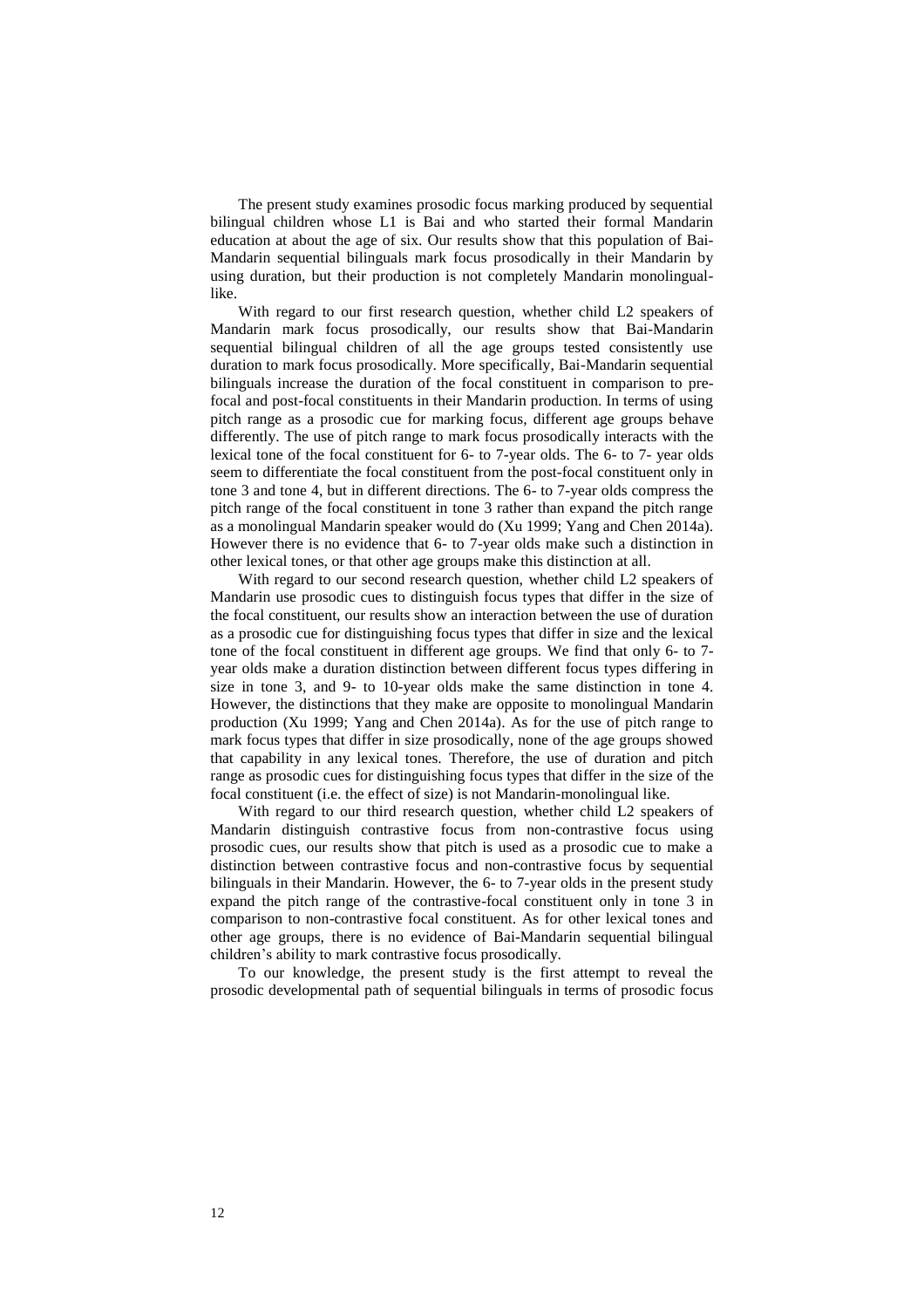marking. Our results show that the sequential bilinguals' acquisition of prosodic focus marking proceeds by stages. Bai-Mandarin sequential bilingual children seem to be quite good at using duration as a prosodic cue for distinguishing the focal constituent from the non-focal constituent. However, the use of duration for differentiating focus types differing in size and contrastivity is not consistently found in all the age groups or consistently across lexical tones. Our results suggest two accounts for the early mastery of the use of duration in L2 for marking focus. One is that duration as a prosodic cue may be easier for learners. The other is that the sequential bilingual children benefitted from positive L1 transfer, as their native language, Bai, also exploits duration as a prosodic cue for the same purpose. It is worth mentioning that the 6- to 7-year olds in our study are sequential bilinguals who had first enrolled at the local primary school one week prior to testing. It is therefore unlikely that they had started to pick up the use of duration for marking focus from their new L2, Mandarin. We therefore suggest that the early mastery of the use of duration for marking focus by Bai-Mandarin sequential bilinguals arises from positive L1 transfer.

In addition, the use of pitch range for marking focus also differs in different age groups in different lexical tones. Interestingly, the interactions we found between focus and lexical tones are present in the 6- to 7-year olds and 9- to 10 year olds, but absent in 11- to 12-year olds. The complex interactions provide evidence that sequential bilinguals struggle to use the same prosodic parameters, i.e. pitch range and duration, for the dual purposes of making lexical distinctions (i.e. lexical tones) and encoding information structure (i.e. focus marking) at the same time.

#### **References**

- Bates, Douglas, Martin Maechler, Ben Bolker and Steven Walker (2014). "lme4: Linear mixed-effects models using Eigen and S4." ArXiv e-print; submitted to *Journal of Statistical Software*, <URL: http://arxiv.org/abs/1406.5823>.
- Boersma, Paul (2001). "Praat, A System for Doing Phonetics by Computer." *Glot International* 5:9/10, 341-345.
- Chen, Aoju. 2011. "The Developmental Path to Phonological Focus-Marking in Dutch." *In Prosodic Categories: Production, Perception and Comprehension*, 93-109: Springer.
- Chen, Aoju. 2009. "The Phonetics of Sentence-Initial Topic and Focus in Adult and Child Dutch." *Phonetics and Phonology: Interactions and Interrelations*: 91-106.
- Chen, Ying, Yi Xu, and Susan Guion-Anderson. 2014. "Prosodic Realization of Focus in Bilingual Production of Southern Min and Mandarin." *Phonetica* 71 (4): 249-270.
- Chen, Ying and Susan Guion-Anderson. 2012. "Prosodic Realization of Focus in Mandarin by Advanced American Learners of Chinese." *The Journal of the Acoustical Society of America* 131 (4): 3234-3234.
- Cooper, William E., Stephen J. Eady, and Pamela R. Mueller. 1985. "Acoustical Aspects of Contrastive Stress in Question–answer Contexts." *The Journal of the Acoustical Society of America* 77 (6): 2142-2156.